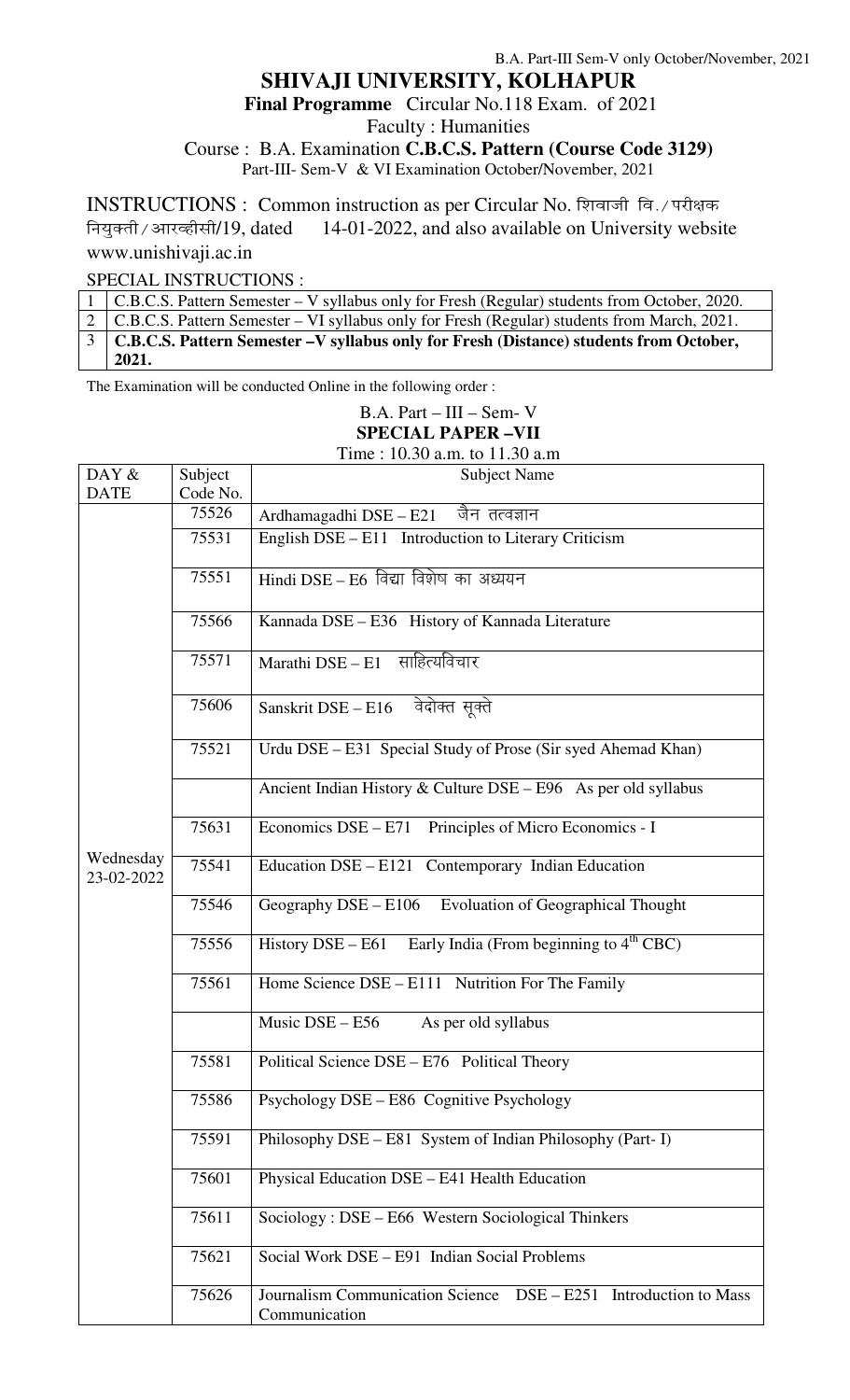| <b>DSE</b><br>$- E116$<br><b>Statistics</b> | As per old syllabus |
|---------------------------------------------|---------------------|
|---------------------------------------------|---------------------|

# B.A. Part – III – Sem- V **SPECIAL PAPER –VIII**

Time : 04.30 p.m. to 05.30 p.m

| DAY &       | Subject  | <b>Subject Name</b>                                                       |
|-------------|----------|---------------------------------------------------------------------------|
| <b>DATE</b> | Code No. |                                                                           |
|             | 75527    | Ardhamagadhi DSE - E22 प्राकृत काव्य                                      |
|             |          |                                                                           |
|             | 75532    | English $DSE - E12$ English Poetry                                        |
|             |          |                                                                           |
|             | 75552    | Hindi $DSE - E7$ साहित्यशास्त्र                                           |
|             |          |                                                                           |
|             | 75567    | Kannada: DSE – E37 Indian Poetics and Rhetorics                           |
|             |          |                                                                           |
|             | 75572    | Marathi DSE - E2 भाषा विज्ञान आणि मराठी भाषा                              |
|             |          |                                                                           |
|             | 75607    | Sanskrit DSE - E17 वेदान्त                                                |
|             |          |                                                                           |
|             | 75522    | Urdu DSE - E32 Istcharsazi                                                |
|             |          | Ancient Indian History & Culture DSE - E97                                |
|             |          | As per old syllabus                                                       |
|             | 75632    | Economics DSE – E72 Economics Development                                 |
| Wednesday   |          |                                                                           |
| 23-02-2022  | 75542    | Education DSE - E122 Educational Evaluation                               |
|             |          |                                                                           |
|             | 75547    | Geography DSE – E107 Geography of India                                   |
|             |          |                                                                           |
|             | 75557    | History DSE – E62 History of Medieval (1206-1256 AD)                      |
|             | 75562    | Home Science DSE - E112 Entrepreneurship Development                      |
|             |          |                                                                           |
|             |          | Music: $DSE - E57$<br>As per old syllabus                                 |
|             |          |                                                                           |
|             | 75582    | Political Science DSE - E77 Public Administration                         |
|             |          |                                                                           |
|             | 75587    | Psychology DSE - E 87 Cross Cultural Psychology                           |
|             | 75592    | Philosophy DSE – E82 Western Philosophy (Modern)                          |
|             |          |                                                                           |
|             | 75602    | Physical Education DSE - E42 Recreation in Physical Education             |
|             |          |                                                                           |
|             | 75612    | DSE – E67 Methods of Social Research (Part-I)<br>Sociology                |
|             |          |                                                                           |
|             | 75622    | Social Work DSE - E92 Fields of Social Work                               |
|             |          |                                                                           |
|             | 75627    | Journalism Communication Science DSE - E252 News Writing for<br>New Media |
|             |          | As per old syllabus<br>Statistics $DSE - E117$                            |
|             |          |                                                                           |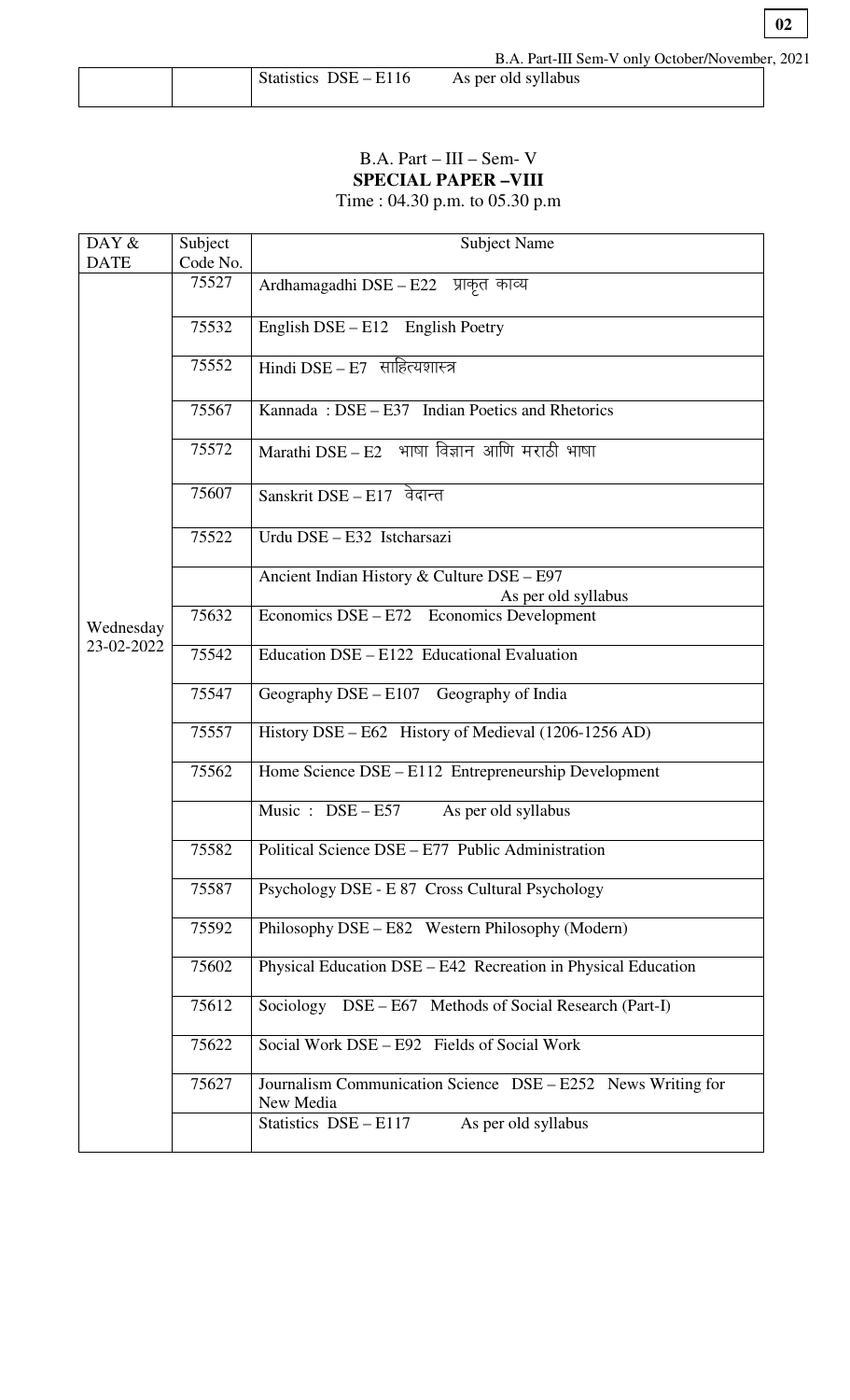# B.A. Part – III – Sem- V **SPECIAL PAPER –IX**

Time : 10.30 a.m. to 11.30 a.m

| DAY &                  | Subject | <b>Subject Name</b>                                                 |
|------------------------|---------|---------------------------------------------------------------------|
| <b>DATE</b>            | Code No |                                                                     |
|                        |         |                                                                     |
|                        | 75528   | Ardhamagadhi DSE - E23 प्राचीन प्राकृत साहित्य                      |
|                        |         |                                                                     |
|                        | 75533   | English DSE - E13 English Drama                                     |
|                        |         |                                                                     |
|                        | 75553   | Hindi $DSE - ES$ हिंदी साहित्य का इतिहास                            |
|                        |         |                                                                     |
|                        |         |                                                                     |
|                        | 75568   | Kannada DSE - E38 Old Kannada Literature                            |
|                        |         |                                                                     |
|                        | 75573   | Marathi DSE - E3 मध्ययुगीन मराठी वाड्मयाचा इतिहास (प्रारंभ ते इ.स.  |
|                        |         | १५००)                                                               |
|                        | 75608   | Sanskrit DSE – E18 तर्क संग्रह                                      |
|                        |         |                                                                     |
|                        | 75523   | Urdu DSE - E33 Urdu Tanqid                                          |
|                        |         |                                                                     |
|                        |         | Ancient Indian History & Culture DSE - E98                          |
|                        |         | As per old syllabus                                                 |
|                        | 75633   | Economics DSE - E73 International Economics - I                     |
|                        |         |                                                                     |
|                        | 75543   | Education DSE - E123 Educational Management                         |
|                        |         |                                                                     |
|                        | 75548   | Geography DSE - E108 Population Geography                           |
|                        |         | Social Geography                                                    |
| Thursday<br>24-02-2022 | 75558   | History DSE - E63<br>Age of Revolutions                             |
|                        |         |                                                                     |
|                        | 75563   | Home Science DSE - E113 Fundamentals of Textile Science and Apparel |
|                        |         | Construction II                                                     |
|                        | 75583   | Political Science DSE - E78 International Politics                  |
|                        |         |                                                                     |
|                        | 75588   | Psychology DSE - E88 Psychopathology                                |
|                        |         |                                                                     |
|                        | 75593   | Philosophy DSE - E83 (a) Traditional Logic or                       |
|                        |         | (b) Symbolic Logic                                                  |
|                        | 75603   | Physical Education DSE - E43 Yoga                                   |
|                        |         |                                                                     |
|                        | 75613   | Sociology DSE - E68 Political Sociology                             |
|                        |         |                                                                     |
|                        | 75623   | Social Work DSE - E93 Methods of Social Work                        |
|                        |         |                                                                     |
|                        | 75628   | Journalism Communication Science DSE - E253 Broadcast Journalism    |
|                        |         |                                                                     |
|                        |         | Statistics DSE-E118<br>As per old syllabus                          |
|                        |         |                                                                     |

## **Time : 04.30 p.m. to 05.30 p.m**

| $\overline{DAY}$ & | Subject | Subject Name                                        |
|--------------------|---------|-----------------------------------------------------|
| <b>DATE</b>        | Code No |                                                     |
| Thursday           | 75502   | English Compulsory AECC-5 English for Communication |
| 24-02-2022         |         |                                                     |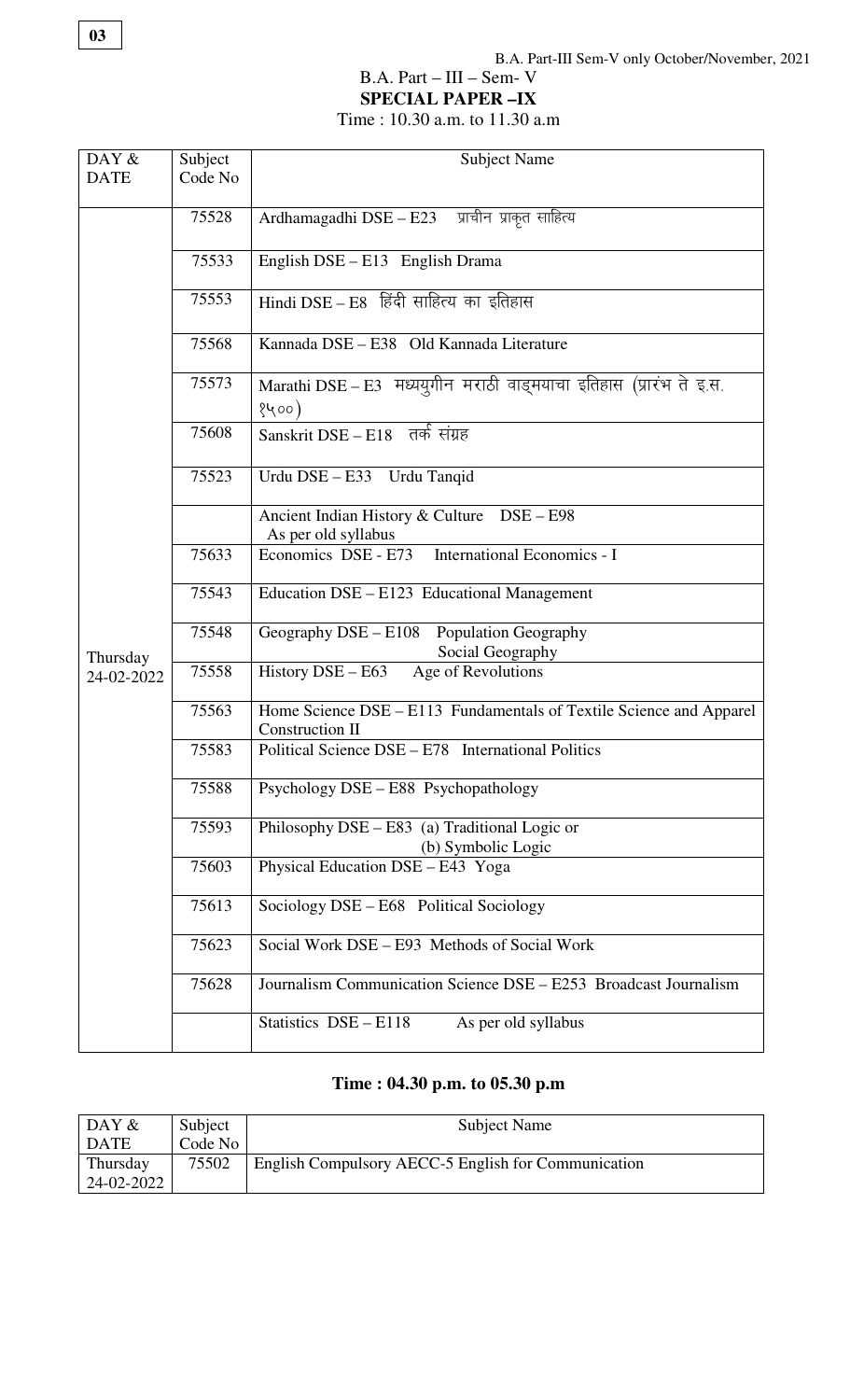## B.A. Part – III – Sem- V **SPECIAL PAPER –X**

Time : 10.30 a.m. to 11.30 a.m

| DAY &       | Subject | <b>Subject Name</b>                                            |
|-------------|---------|----------------------------------------------------------------|
| <b>DATE</b> | Code No |                                                                |
|             | 75529   | Ardhamagadhi DSE - E24 प्राचिन सटटक साहित्य                    |
|             |         |                                                                |
|             | 75534   | English DSE - E14 English Novel                                |
|             |         |                                                                |
|             | 75554   | Hindi DSE – E9  प्रयोजनमूलक हिंदी                              |
|             | 75569   |                                                                |
|             |         | Kannada DSE - E39 Kannada Grammer And Communication Skills     |
|             | 75574   | Marathi DSE - E4 मराठी भाषा व अर्थार्जनाच्या संधी              |
|             |         |                                                                |
|             | 75609   | Sanskrit DSE - E19 काव्यशास्त्र                                |
|             |         |                                                                |
|             | 75524   | Urdu DSE - E34 Urdu Ki Adabi Tahiriken                         |
|             |         |                                                                |
|             |         | Ancient Indian History & Culture DSE - E99                     |
|             |         | As per old syllabus                                            |
|             | 75634   | Economics DSE - E74 Research Methodology in Economics - I      |
|             |         |                                                                |
|             | 75544   | Education DSE – E124 Guidance and Counselling                  |
| Friday      | 75559   | History DSE – E64 Political History of the Marathas            |
| 25-02-2022  |         |                                                                |
|             | 75564   | Home Science DSE - E114 Life Span Development                  |
|             |         |                                                                |
|             | 75584   | Political Science DSE – E79 Comparative Politics               |
|             |         |                                                                |
|             | 75589   | Psychology DSE – E89 Current Trends in Psychology              |
|             | 75594   | Philosophy DSE – E84 (a) Philosophy of Religion (Part – I) Or  |
|             |         | (b) Philosophy of Saints (Part $-I$ )                          |
|             | 75604   | Physical Education DSE – E44 Anatomy and Physiology            |
|             |         |                                                                |
|             | 75614   | Sociology DSE - E69 Human Rights                               |
|             |         |                                                                |
|             | 75624   | Social Work DSE - E94 Social Work Research (Part-I)            |
|             | 75629   | Journalism Communication Science DSE - E254 Film Communication |
|             |         |                                                                |
|             |         | Statistics DSE-E119<br>As per old syllabus                     |
|             |         |                                                                |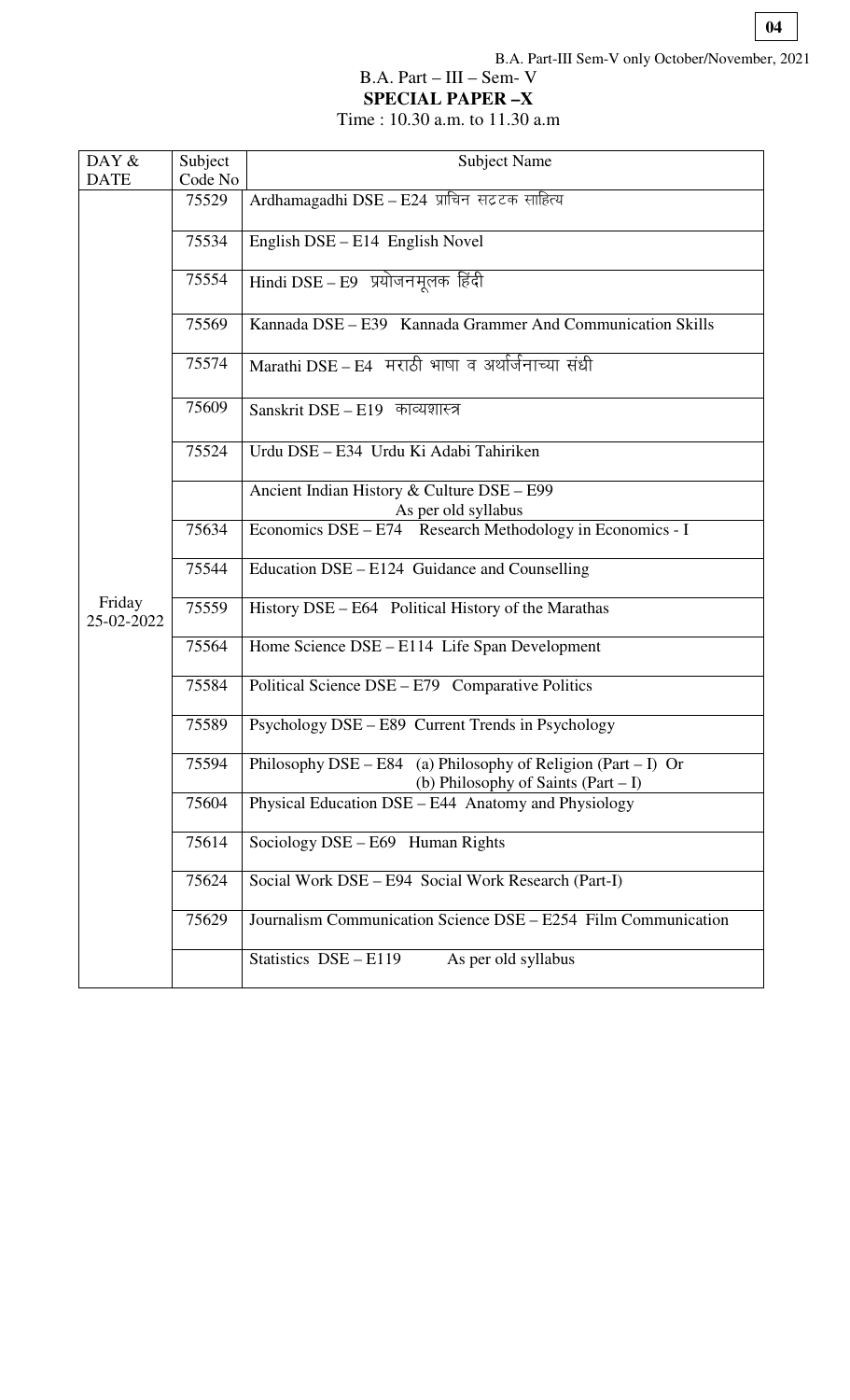B.A. Part-III Sem-V only October/November, 2021

### B.A. Part – III – Sem- V **SPECIAL PAPER –XI**

Time : 04.30 p.m. to 05.30 p.m

| DAY &                | Subject | <b>Subject Name</b>                                                                            |
|----------------------|---------|------------------------------------------------------------------------------------------------|
| <b>DATE</b>          | Code No |                                                                                                |
|                      | 75530   | Ardhamagadhi DSE - E25 प्राकृत व्याकरण                                                         |
|                      | 75535   | English DSE - E15 Language and Lingustics                                                      |
|                      | 75555   | Hindi DSE – $E10$ भाषा विज्ञान और हिंदी भाषा                                                   |
|                      | 75570   | Kannada DSE - E40 Study of Kannada Folk Literature                                             |
|                      | 75575   | Marathi DSE - E5 वाड्मयप्रवाहाचे अध्ययन: मध्ययुगीन                                             |
|                      | 75610   | Sanskrit DSE - E20 पुरातत्वविद्या                                                              |
|                      | 75525   | Urdu DSE - E35 Novel                                                                           |
|                      |         | Ancient Indian History & Culture DSE - E100<br>As per old syllabus                             |
|                      | 75635   | Economics DSE – E75 History of Economics Thoughts – I                                          |
|                      | 75545   | Education DSE – E125 Educational Thinkers – Oriental and Occidental                            |
| Friday<br>25-02-2022 | 75560   | History $DSE - E65$ History Its Theory                                                         |
|                      | 75565   | Home Science DSE - E115 Research Methodology in Home Science                                   |
|                      | 75585   | Political Science: DSE - E80 Western Political Thought I                                       |
|                      | 75595   | Philosophy DSE - E85 (a) Contemparary Philosophy (Indian) Or<br>(b) Phy of Education (Part -I) |
|                      | 75605   | Physical Education DSE – E45 Dietetics and Nutrition                                           |
|                      | 75615   | Sociology DSE – E70 Sociology of Religion                                                      |
|                      | 75630   | Journalism Communication Science DSE - E255 Media Laws                                         |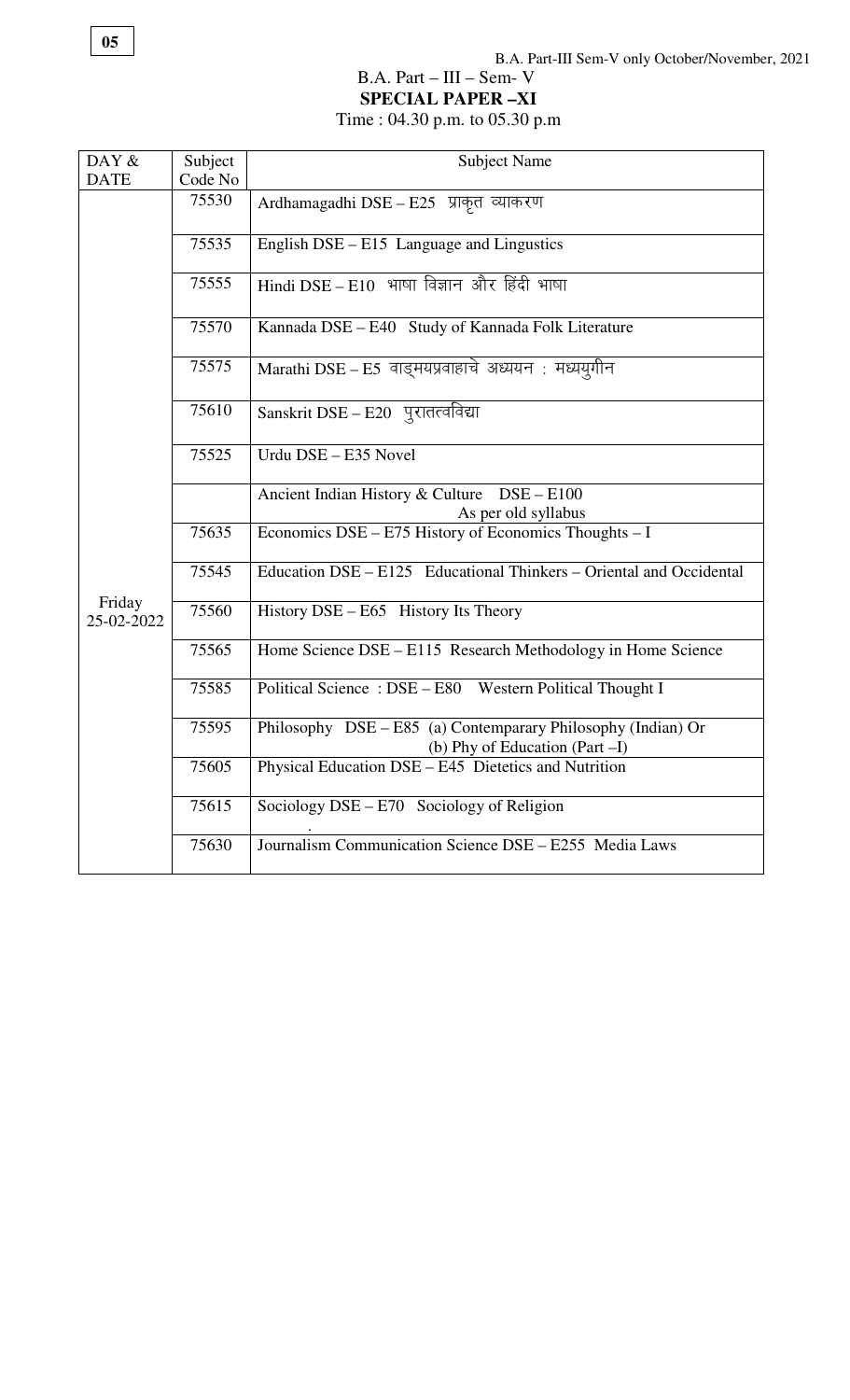### **B.A. Part – III – Sem- VI SPECIAL PAPER –XII**  Time : 12.30 p.m. to 01.30 p.m

| DAY &       | Subject            | <b>Subject Name</b>                                                             |
|-------------|--------------------|---------------------------------------------------------------------------------|
| <b>DATE</b> | Code No.           |                                                                                 |
|             | 75726              | जैन तत्वज्ञान<br>Ardhamagadhi DSC - E146                                        |
|             | 75731              | English DSE - E136 Introduction to Literary Criticism                           |
|             | 75751              | Hindi DSE - E131 विद्या विशेष का अध्ययन                                         |
|             | 75766              | Kannada DSE - E41 History of Modern Kannada Literature                          |
|             | 75771              | Marathi DSE - E126 साहित्यविचार                                                 |
|             | 75806              | बृहद्संहिता<br>Sanskrit DSE - E141                                              |
|             | $\overline{75721}$ | Urdu DSE - E156 Special study of poet (Dr. Allama Iqbal)                        |
|             |                    | Ancient Indian History & Culture $DSE - E96$ As per old syllabus                |
| Wednesday   | 75831              | Economics DSE – E196 Principles of Micro Economics - II                         |
| 23-02-2022  | 75741              | Education DSE - E246 Trends In Education                                        |
|             | 75746              | <b>Geography Paper X</b><br>Geography $DSE - E231$<br><b>Economic Geography</b> |
|             | 75756              | History $DSE - E186$<br>Ancient India (From 4th c. BC to 7th c. AD)             |
|             | 75761              | Home Science DSE - E236 Therapeutic Nutrition                                   |
|             |                    | Music DSE - E56<br>As per old syllabus                                          |
|             | 75781              | Political Science DSE – E201 Modern Political Concepts                          |
|             | 75786              | Psychology DSE – E211 Psychological Testing                                     |
|             | 75791              | Philosophy DSE – E206 System of Indian Philosophy (Part- II)                    |
|             | 75801              | Physical Education DSE - E166 HEALTH EDUCATION PROGRAM                          |
|             | 75711              | Sociology: DSE-E191 INDIAN SOCIOLOGICAL THINKERS                                |
|             | 75821              | Social Work DSE – E216 Introduction to Indian Constitution                      |
|             | 75826              | Journalism Communication Science DSE – E256 Introduction to<br>Global Media     |
|             |                    | Statistics DSE-E116<br>As per old syllabus                                      |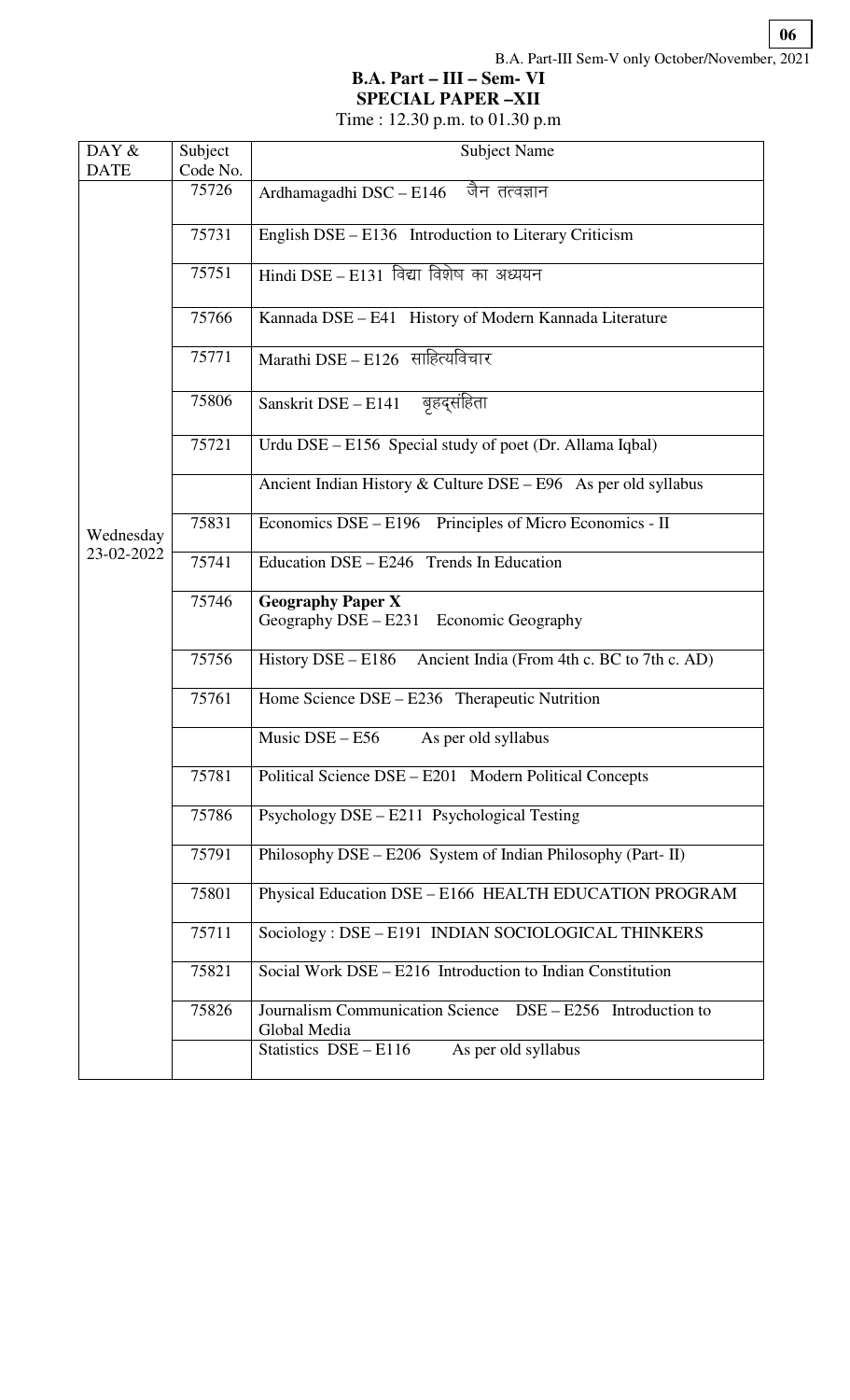### B.A. Part-III Sem-V only October/November, 2021

B.A. Part – III – Sem- VI **SPECIAL PAPER –XIII** 

Time : 02.30 p.m. to 03.30 p.m

| DAY &       | Subject  | <b>Subject Name</b>                                                                         |
|-------------|----------|---------------------------------------------------------------------------------------------|
| <b>DATE</b> | Code No. |                                                                                             |
|             | 75727    | Ardhamagadhi DSC - E147 प्राकृत काव्य                                                       |
|             | 75732    | English $DSE - E137$ English Poetry                                                         |
|             | 75752    | Hindi DSE - E132 साहित्यशास्त्र और हिंदी आलोचना                                             |
|             | 75767    | Kannada: DSE – E42 Western Criticism And Prosody                                            |
|             | 75772    | Marathi DSE - E127 मराठी भाषा व भाषा विज्ञान                                                |
|             | 75807    | $Sanskrit DSE - E142$ याज्ञवल्क्यस्मृती                                                     |
|             | 75722    | Urdu DSE - E157 Nama Nigari                                                                 |
|             |          | Ancient Indian History & Culture DSE - E97                                                  |
|             |          | As per old syllabus                                                                         |
| Wednesday   | 75832    | Economics DSE – E197 Economics of Planning                                                  |
| 23-02-2022  | 75742    | Education DSE – E247 Statistics in Education                                                |
|             | 75747    | <b>Geography Paper XI DSE - E232</b>                                                        |
|             |          | (a) Urban Geography                                                                         |
|             |          | (b) Regional Planning and Sustainable Development                                           |
|             | 75757    | History DSE - E187 History of Medieval India (1526-1707 AD)                                 |
|             | 75762    | Home Science DSE - E237 Space Planning and Design                                           |
|             |          | Music: $DSE - E57$<br>As per old syllabus                                                   |
|             | 75782    | Political Science DSE – E202 Politics and Movements in Maharashtra                          |
|             | 75787    | Psychology DSE - E 212 Counselling Psychology                                               |
|             | 75792    | Philosophy DSE – E207 Western Philosophy (Recent)                                           |
|             | 75802    | Physical Education DSE - E167 RESEARCH IN PHYSICAL<br><b>EDUCATION</b>                      |
|             | 75712    | Sociology DSE – E192 Methods of Social Research (Part-II)                                   |
|             | 75822    | Social Work DSE - E217 Social Policy and Social Legislations                                |
|             | 75827    | Journalism Communication Science DSE – E257 Basics of<br><b>Environmental Communication</b> |
|             |          | As per old syllabus<br>Statistics DSE - E117                                                |
|             |          |                                                                                             |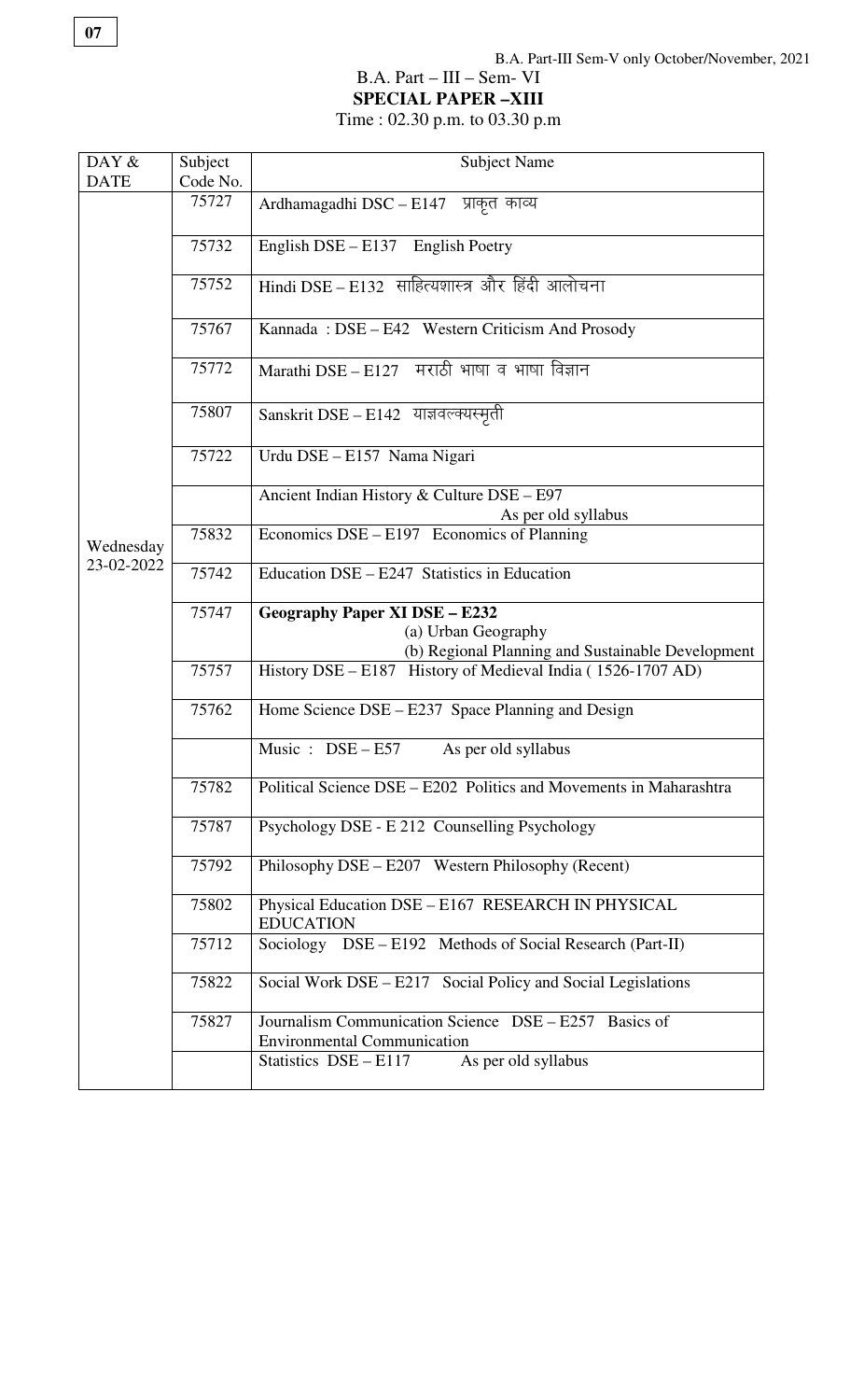**08**

### B.A. Part – III – Sem- VI **SPECIAL PAPER –XIV**

Time : 12.30 p.m. to 01.30 p.m

| DAY &                  | Subject | <b>Subject Name</b>                                                                                                 |
|------------------------|---------|---------------------------------------------------------------------------------------------------------------------|
| <b>DATE</b>            | Code No |                                                                                                                     |
|                        | 75728   | Ardhamagadhi DSC - E148 प्राचीन प्राकृत साहित्य                                                                     |
|                        | 75733   | English DSE - E138 English Drama                                                                                    |
|                        | 75753   | Hindi DSE - E133 हिंदी साहित्य का इतिहास                                                                            |
|                        | 75768   | Kannada DSE - E43 Medieval Kannada Literature                                                                       |
|                        | 75773   | Marathi DSE - E128 मध्ययुगीन मराठी वाड्मयाचा इतिहास (इ.स. १५०० ते<br>$\zeta$ Coo)                                   |
|                        | 75808   | Sanskrit DSE - E143 वैदिकसाहित्यावलोकन                                                                              |
|                        | 75723   | Urdu DSE - E158 Urdu Tahqeeq                                                                                        |
|                        |         | Ancient Indian History & Culture DSE - E98<br>As per old syllabus                                                   |
|                        | 75833   | Economics DSE – E198<br>International Economics - II                                                                |
|                        | 75743   | Education DSE – E248 Educational Technology                                                                         |
| Thursday<br>24-02-2022 | 75748   | <b>Geography Paper XII</b><br>Geography DSE - E233 (a) Political Geography<br>(b) Geography of Health and Wellbeing |
|                        | 75758   | History DSE - E188 Making of the Modern World (16th to 19th Century)                                                |
|                        | 75763   | Home Science DSE – E238 Traditional Indian Textiles and Embroideries                                                |
|                        | 75783   | Political Science DSE – E203 Foreign Policy of India                                                                |
|                        | 75788   | Psychology DSE - E213 Developmental Psychology                                                                      |
|                        | 75793   | Philosophy DSE - E208 (a) Scientific Method or<br>(b) Symbolic Logic                                                |
|                        | 75803   | Physical Education DSE - E168 YOGA AND HEALTH                                                                       |
|                        | 75713   | Sociology DSE - E193 SOCIAL ANTHROPOLOGY                                                                            |
|                        | 75823   | Social Work DSE - E218 Development Communication                                                                    |
|                        | 75828   | Journalism Communication Science DSE - E258 Corporate<br>Communication                                              |
|                        |         | Statistics DSE-E118<br>As per old syllabus                                                                          |

# **Time : 02.30 p.m. to 03.30 p.m**

| $\overline{DAY\&}$ | Subject | Subject Name                                        |
|--------------------|---------|-----------------------------------------------------|
| DATE               | Code No |                                                     |
| Thursday           | 75702   | English Compulsory AECC-6 English for Communication |
| 24-02-2022         |         |                                                     |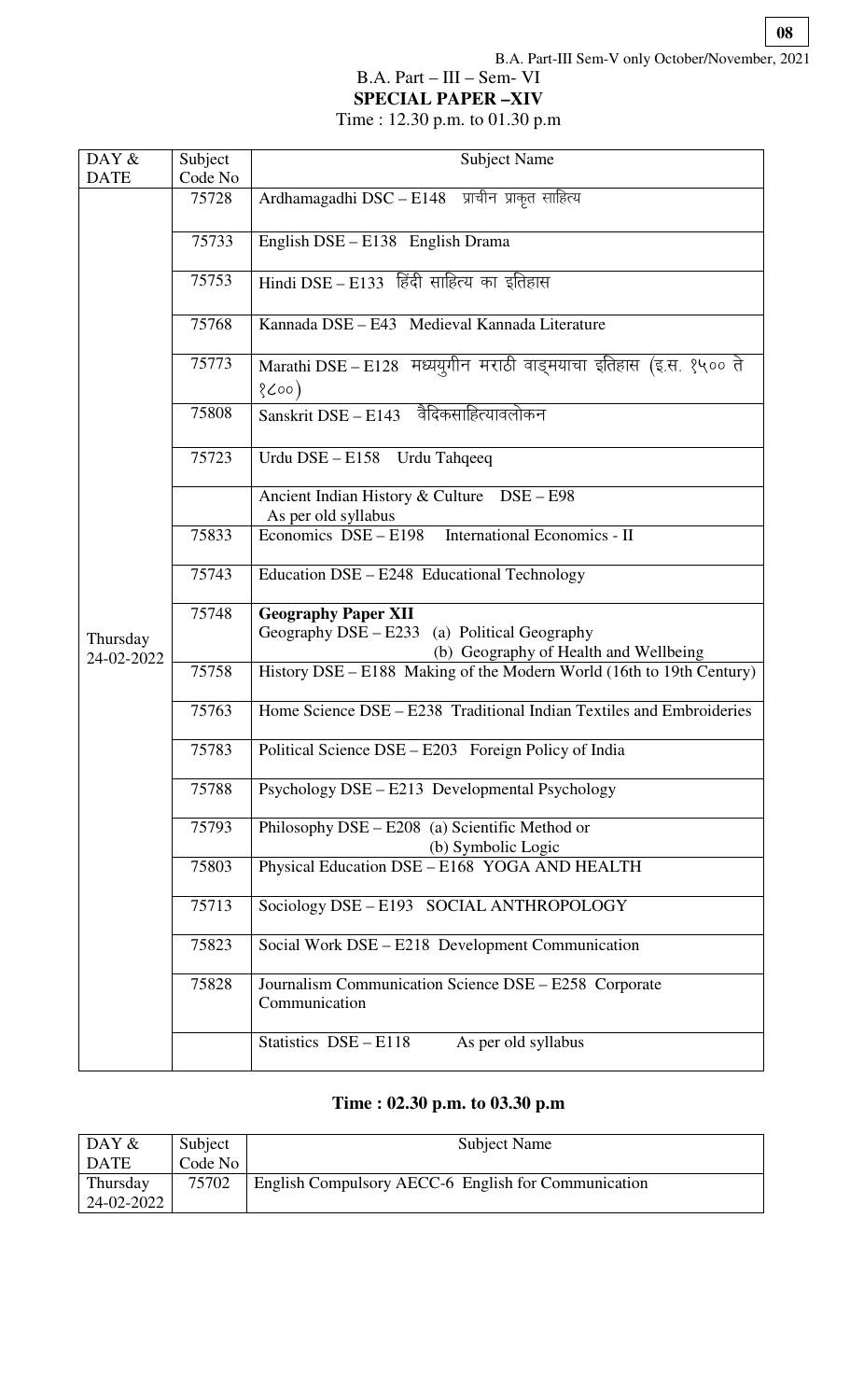## B.A. Part-III Sem-V only October/November, 2021

B.A. Part – III – Sem- VI **SPECIAL PAPER –XV** 

Time : 12.30 p.m. to 01.30 p.m

| DAY &                | Subject | <b>Subject Name</b>                                                                                     |
|----------------------|---------|---------------------------------------------------------------------------------------------------------|
| <b>DATE</b>          | Code No |                                                                                                         |
| Friday<br>25-02-2022 | 75729   | Ardhamagadhi DSC - E149 प्राचीन नाट्य साहित्य                                                           |
|                      | 75734   | English DSE - E139 English Novel                                                                        |
|                      | 75754   | Hindi DSE - E134 प्रयोजनमूलक हिंदी                                                                      |
|                      | 75769   | Kannada DSE – E44 Kannada Language And Personality Development                                          |
|                      | 75774   | Marathi DSE - E129 मराठी भाषा व अर्थार्जनाच्या संधी                                                     |
|                      | 75809   | Sanskrit DSE - E144 भामिनीविलास                                                                         |
|                      | 75724   | Urdu DSE - E159 Urdu Ki Adbi Tahriken                                                                   |
|                      |         | Ancient Indian History & Culture DSE - E99<br>As per old syllabus                                       |
|                      | 75834   | Economics DSE - E199 Research Methodology in Economics - II                                             |
|                      | 75744   | Education DSE – E249 Curriculum Construction                                                            |
|                      | 75759   | History DSE – E189 Polity, Economy and Society under the Marathas                                       |
|                      | 75764   | Home Science DSE – E239 Introduction to Guidance and Counseling                                         |
|                      | 75784   | Political Science DSE - E204 Comparative Government (With special<br>reference to UK $&$ USA)           |
|                      | 75789   | Psychology DSE - E214 Orgazational Behavior                                                             |
|                      | 75794   | Philosophy DSE – E209 (a) Philosophy of Religion (Part – II) Or<br>(b) Philosophy of Saints (Part – II) |
|                      | 75804   | Physical Education DSE - E169 ANATOMY AND PHYSIOLOGY OF<br><b>EXERCISE</b>                              |
|                      | 75714   | Sociology DSE - E194 RURAL SOCIOLOGY                                                                    |
|                      | 75824   | Social Work DSE - E219 Social Work Research (Part-II)                                                   |
|                      | 75829   | Journalism Communication Science DSE – E259 CSR and Media                                               |
|                      |         | Statistics DSE-E119<br>As per old syllabus                                                              |